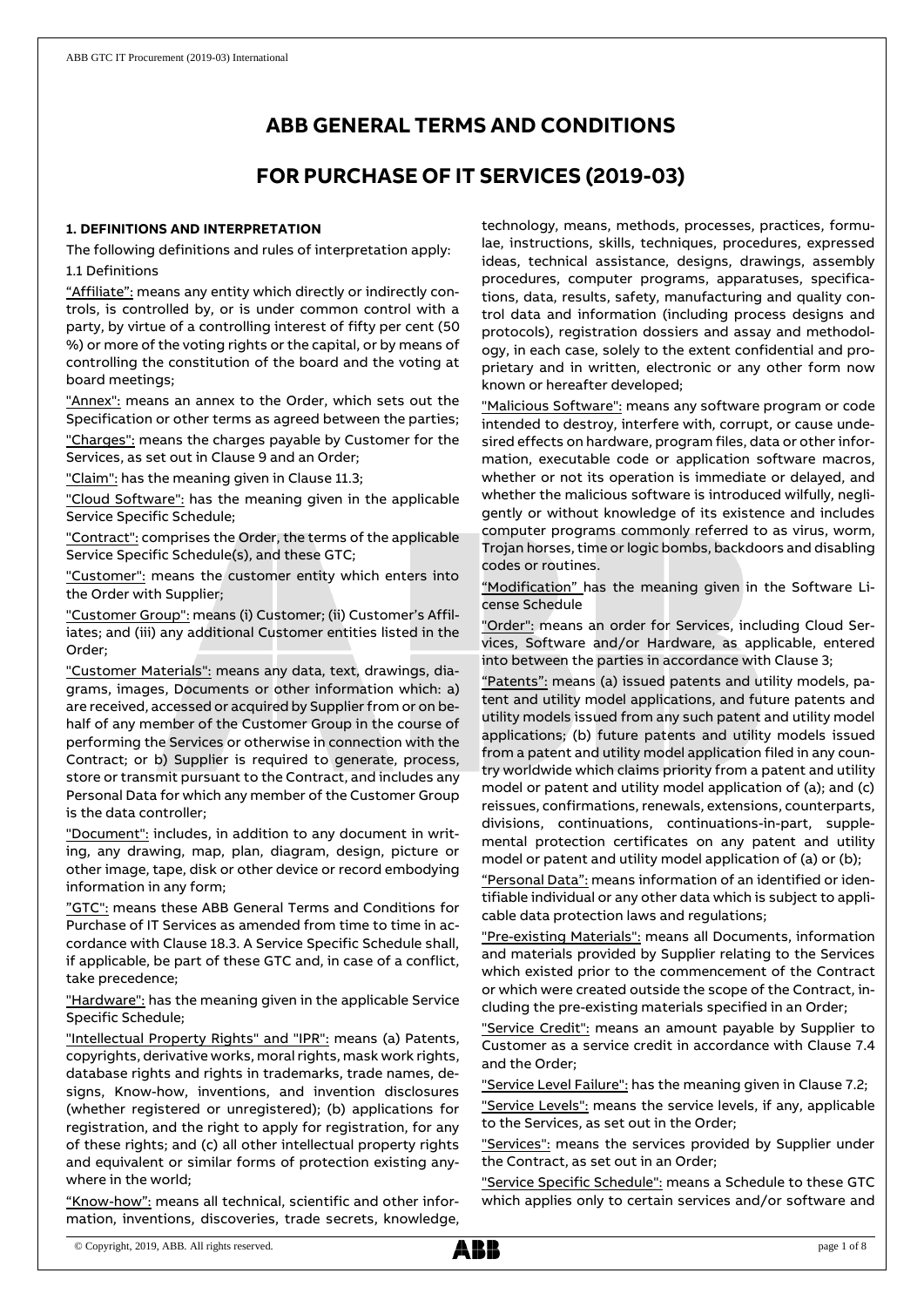hardware products provided by Supplier, as identified in an Order and/or the Service Specific Schedule itself;

"Software": means the computer program that is either listed in the Order or otherwise delivered or made available to Customer Group and all user documentation in respect of such programs and any Modification which is provided to Customer during the term of the Contract;

"Specification": means the specification for the Work Product or Services set out in the Order;

"Supplier": means the party to the Order indicated to be the Supplier;

"Supplier's Team": means all employees, consultants, agents and subcontractors which it engages in relation to the Services;

"Third Party Provider": means any contractor, agent or third party who provides hardware, software or services to any member of the Customer Group; and

"Work Product": means all materials, deliverables and products resulting from the Services provided or developed by Supplier or Supplier's Team under the Contract, or otherwise provided or made available by Supplier or Supplier's Team under the Contract, in any form or media (including computer programs, data, diagrams, Documents, reports, specifications including any drafts);

"VAT": means Value Added Tax.

## 1.2 Interpretation

1.2.1 A reference to a statute or statutory provision is a reference to it as amended or re-enacted. A reference to a statute or statutory provision includes any subordinate legislation made under that statute or statutory provision, as amended or re-enacted.

1.2.2 Any phrase introduced by the terms including, include, in particular or any similar expression, shall be construed as illustrative and shall not limit the sense of the words preceding those terms.

1.2.3 In the event of a conflict between these GTC and any other document incorporated into the Contract, these GTC shall take precedence except that those terms of the Order that specifically and explicitly amend specific Clauses of these GTC, shall take precedence over these GTC.

## **2. TERM**

2.1 Supplier shall provide the Services from the date specified in the relevant Order.

2.2 The Contract shall continue for a period as specified in the relevant Order, unless it is terminated in accordance with Clause 16.

# **3. ORDER PROCESS**

3.1 The Order shall reference and incorporate these GTC and be deemed to be accepted on the earlier of:

3.1.1 Supplier and Customer having issued written acceptance of the Order (including any electronic signature or acceptance of the Order); or

3.1.2 any act by Supplier consistent with fulfilling the Order issued by Customer,

at which point and on which date the Contract shall come into existence.

3.2 These GTC apply to the Contract to the exclusion of any other terms that Supplier seeks to impose or incorporate (including any terms or conditions set out in the Annex), or which are implied by trade, custom, practice or course of dealing.

# **4. SUPPLIER RESPONSIBILITIES (GENERAL)**

4.1 Supplier shall provide the Services, and deliver the Work Product to Customer, in accordance with these GTC, the applicable Service Specific Schedule and the applicable Order, and shall allocate sufficient resources to the Services to enable it to comply with this obligation.

4.2 Supplier shall provide the Services, and deliver the Work Product, in a timely manner and meet any performance dates specified in an Order.

## 4.3 Supplier shall:

4.3.1 co-operate with the Customer Group in all matters relating to the Services; and

4.3.2 ensure that Supplier's Team use reasonable skill and care in the performance of the Services.

4.4 Supplier shall:

4.4.1 comply with, and ensure that Supplier's Team comply with, all health and safety rules and regulations and any other reasonable security requirements that apply at any of the Customer Group's premises and systems that have been communicated to it. In case Supplier's Team fails to accept or comply with such rules, regulations or requirements, Customer reserves the right to refuse Supplier's Team access to the Customer Group's premises, which shall only be given to the extent necessary for the performance of the Services;

4.4.2 notify Customer as soon as it becomes aware of any health and safety hazards or issues which arise in relation to the Services or any other issues or circumstances which may reasonably be expected to jeopardise the timely provision of the Services and/or Work Product; and

4.4.3 before the date on which the Services are to start, obtain, and at all times maintain during the term of the Contract, all necessary licences and consents and comply with all relevant legislation in relation to the Services, the Work Product and the performance of its obligations under the Contract.

4.5 Supplier shall comply with any security procedure, policy or standard provided to Supplier by Customer or any of its Affiliates from time to time, and in particular with the ABB Cyber Security Requirements for Suppliers as made available under **[www.abb.com/Supplying/Cybersecurity](http://www.abb.com/Supplying/Cybersecurity)** (or new URLs that may be redirected or identified by Customer Group), or as otherwise set out in the Contract.

4.6 In those cases, where natural language processing, text signal and image processing, machine learning technologies, or other cognitive capabilities for analyzing and processing data and content are used, Supplier shall use segregated instances of analytics platform for further elaborating and advancing the Purpose. Any Customer Materials including without limitation data used in or with the instances, processed Customer Materials, output or results based on Customer Materials, as well as any enhancement or variation of such Instances based on or resulting from processing Customer Materials shall remain at all times the property of Customer. Supplier will not use or disclose such Customer Materials, output or results and enhancements or variations of the instances except as agreed with Customer in writing. 4.6 Supplier shall comply with any additional responsibilities and/or obligations as set out in the applicable Service Specific Schedule and the Order.

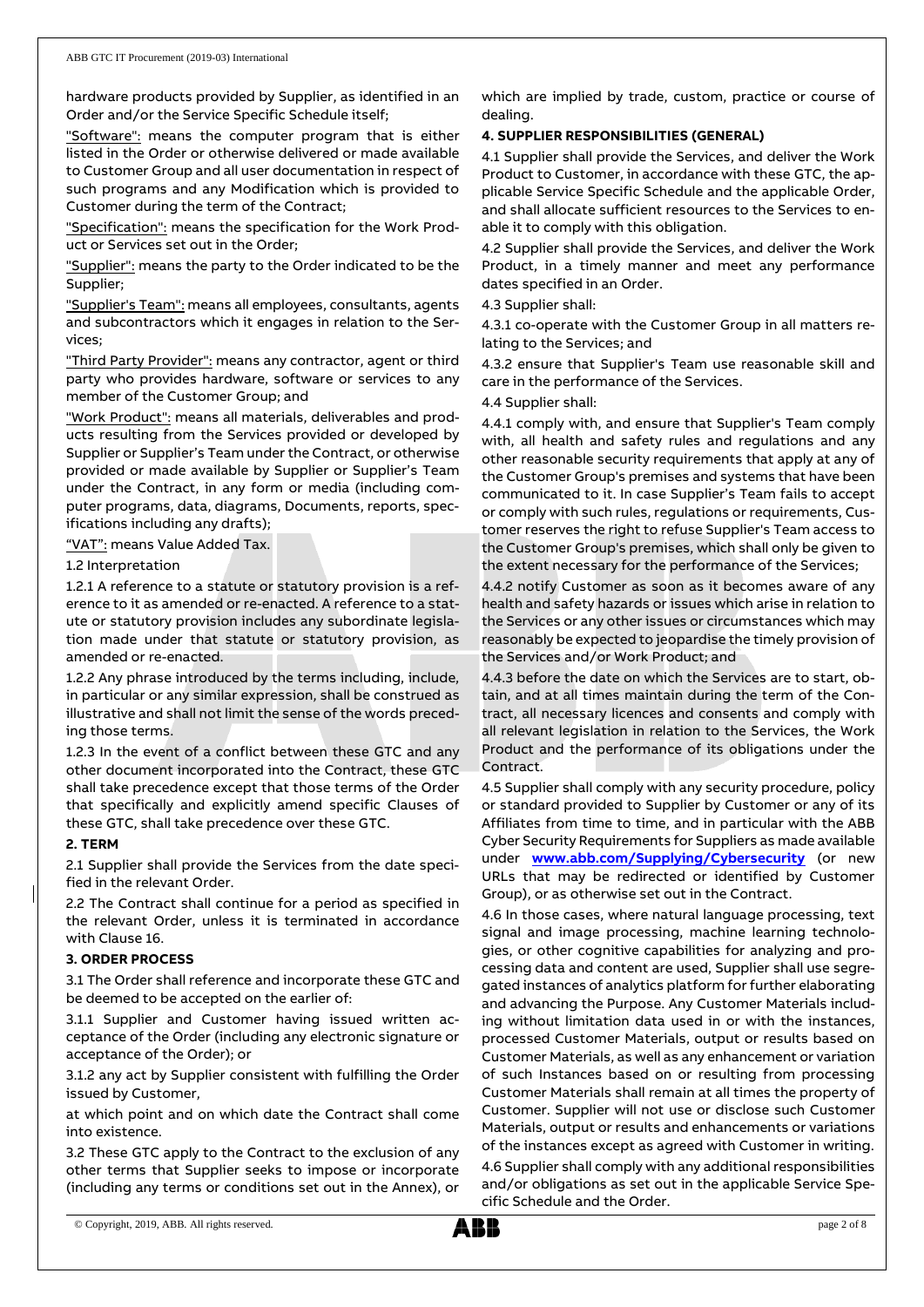## **5. ACCEPTANCE OF WORK PRODUCT**

5.1 Except where the Order sets out an acceptance procedure in respect of particular deliverables (including Software) and Services and subject to Clause 6, Customer shall within a period of fourteen (14) days following delivery of a Work Product by Supplier, inspect the delivery for completeness and visible damage and notify Supplier if the Work Product does not conform with the Specification.

5.2 Within seven (7) days of receipt of notice under Clause 5.1, Supplier (at Supplier's cost) shall repair or replace the relevant Work Product. Clause 5.1 shall apply to any repaired or replacement Work Product. Without prejudice to any other right or remedy Customer may have, if Supplier fails or is unable to repair or replace the relevant Work Product, Supplier shall, after expiration of an additional reasonable remediation period (as reasonably determined by Customer), refund all monies paid by Customer in respect of such Work Product and Customer shall have the right to terminate the Contract.

### **6. WARRANTIES (GENERAL)**

6.1 Supplier warrants to each member of the Customer Group that:

6.1.1 Supplier will perform the Services with reasonable care and skill and in accordance with best commercial practices and standards in the industry for similar services;

6.1.2 the Services and Work Products will conform with all descriptions and Specifications as set out in the Order; and

6.1.3 the Services and Work Products will be provided in accordance with all applicable legislation, and Supplier will inform Customer as soon as it becomes aware of any changes in that legislation where it effects Supplier's ability to perform the Services.

6.1.4 Supplier will not insert or include, or permit or cause any person or software to insert or include, any Malicious Software into the Software as a whole or any individual Modification;

6.2 Without prejudice to any other right or remedy Customer may have, in the event that Supplier commits any breach of a warranty set out in Clause 6.1 it shall within a reasonable time specified by Customer, on receiving notice from Customer, re-perform the deficient Service or correct any defect or deficiency in the Work Product (as applicable). If Supplier fails or is unable to do so, Customer shall be entitled to terminate the relevant Service and, where such Service has a material effect on the Contract as a whole, terminate the Contract for material breach and claim damages in accordance with Clause 15.

6.3 The provisions of this Clause 6 shall survive any performance, acceptance or payment pursuant to the Contract and shall extend to any substituted or remedial services provided by Supplier.

#### **7. SERVICE LEVEL**

7.1 Supplier must perform the Services so as to meet or exceed the Service Levels, if any.

7.2 If Supplier fails to provide any of the Services in accordance with the Service Levels ("Service Level Failure"), it must promptly notify Customer in writing.

7.3 As soon as practicable after notification under Clause 7.2 (and, in any event, within the period specified in the Order), Supplier must:

7.3.1 perform a root-cause analysis to identify the cause of the Service Level Failure;

7.3.2 allocate such resources as may be necessary to remedy the Service Level Failure and any consequences; and

7.3.3 provide Customer with a written report detailing the cause of, and procedure for correcting, the Service Level Failure and any consequences.

7.4 If, in any month, a Service Level Failure occurs and the Order provides for Service Credits to accrue in respect of such failure, Supplier must deduct those Service Credits from its next invoice (or, where no further invoices are due, Supplier must pay an amount equal to such Service Credits within thirty (30) days after receipt of a written demand for payment from Customer). The parties agree that the payment of Service Credits is without prejudice to any other remedy available to Customer whether under the Contract or otherwise. Three (3) consecutive Service Level Failures or three (3) Service Level Failures within a six (6) months period are deemed a material breach of contract.

### **8. CUSTOMER'S OBLIGATIONS**

8.1 Customer shall:

8.1.1 co-operate with Supplier in all matters relating to the Services;

8.1.2 provide access to Customer premises and data, and such office accommodation and other facilities as may reasonably be requested by Supplier and agreed with Customer in writing in advance, for the purpose of providing the Services;

8.1.3 provide the Customer Material, in order to carry out the Services, as set out in the Order or otherwise within a reasonable time period after Supplier's timely request;

8.1.4 inform Supplier of all health and safety rules and regulations and any other reasonable security requirements that apply at any of Customer premises; and

8.1.5 comply with any additional responsibilities as set out in the relevant Order.

8.2 If Supplier believes a failure by Customer to perform its obligations has an adverse effect on Supplier's ability to perform its obligations in accordance with the Contract, Supplier shall promptly notify Customer. Any such notice shall include at least a description of Customer's failure in reasonable detail and a description of the effects on the Services and/or the Work Product, in particular the extent of potential delay and estimated additional costs, if any. Supplier shall use all reasonable efforts to perform its obligations on time notwithstanding Customer's failure to perform and assist Customer to remedy its failure.

## **9. BILLING AND PAYMENT**

9.1 In consideration for the provision of the Services, Customer shall pay to Supplier the Charges in accordance with this Clause 9 and as set out in the Order.

9.2 Supplier shall invoice Customer for the Charges in accordance with the relevant Order. Invoices shall comply with applicable laws, generally accepted accounting principles and the specific Customer requirements (as notified to Supplier from time to time), and contain the following minimum information: Supplier name, address and reference person including contact details; invoice date; invoice number; Order number and Supplier number; address of Customer; quantity; specification of the Services; charges (total

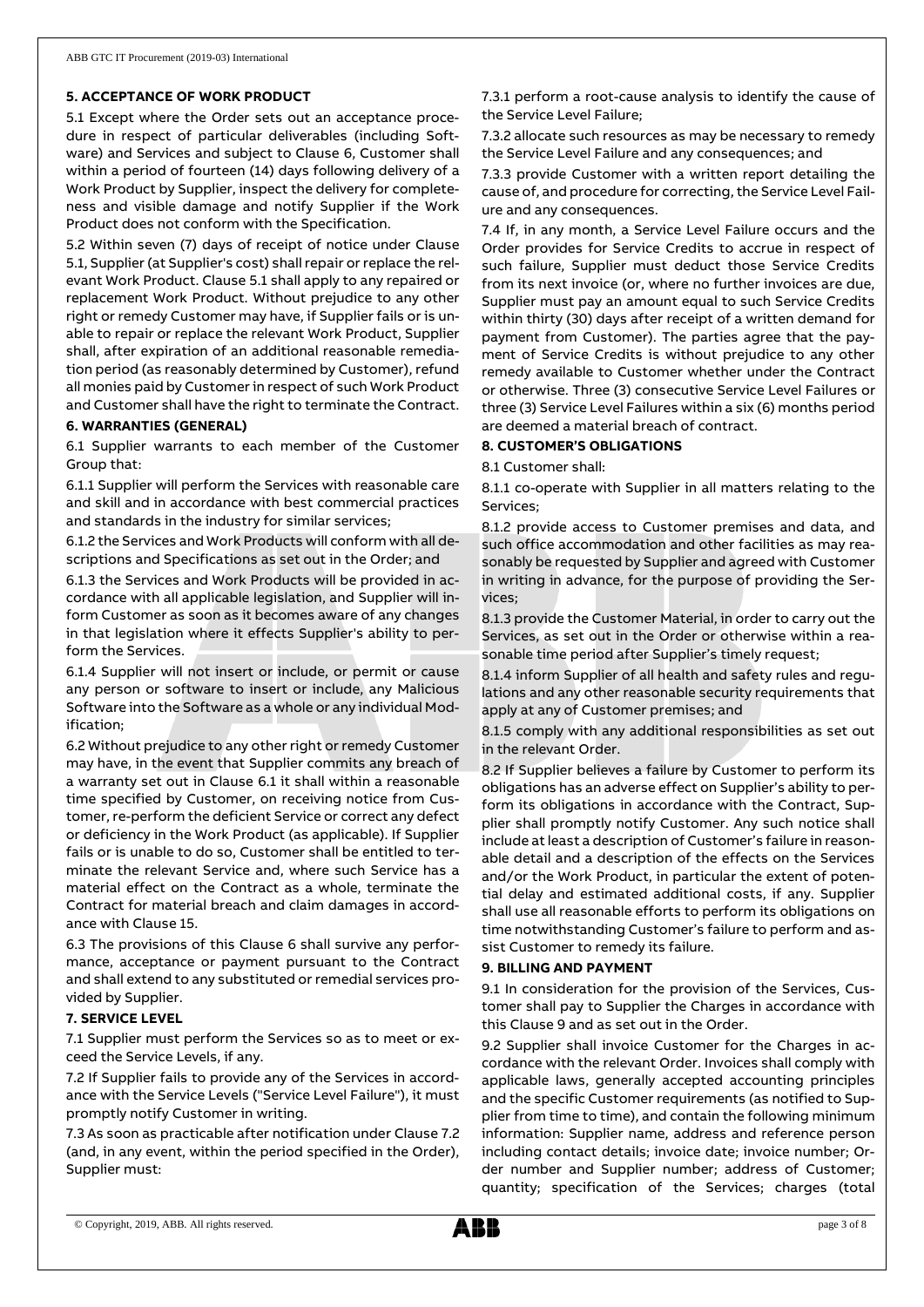amount invoiced); currency; tax or VAT amount; tax or VAT number; payment terms as agreed.

9.3 Invoices must be sent to the billing address specified in the Contract.

9.4 Customer will reimburse expenses only at cost and to the extent agreed in writing.

9.5 Services charged on the basis of hourly or daily rates require written confirmation of Supplier's time sheets by Customer. Supplier shall submit such time sheets to Customer for confirmation as may be instructed by Customer but latest together with any related invoice. Confirmation of time sheets cannot be construed as acknowledgement of any claims.

9.6 If a party fails to make any undisputed payment due to the other party under the Contract by the due date for payment, then, without limiting the other party's remedies under Clause 16, if the undisputed payment remains outstanding thirty (30) days from the defaulting party's receipt of a written reminder by the other party (such reminder not to be sent before the due date for payment) the defaulting party shall pay interest on the overdue undisputed amount at the rate of four per cent (4 %) per annum.

9.7 In relation to payments disputed in good faith, interest under Clause 9.6 is payable only after the dispute is resolved, on sums found or agreed to be due.

#### **10 IPR OWNERSHIP**

10.1 Subject to anything to the contrary in the applicable Service Specific Schedule(s) or as agreed in a particular Order, as between Customer and Supplier, all Intellectual Property Rights in the Pre-existing Materials shall be owned by Supplier. Supplier licenses all such rights to each member of the Customer Group free of charge and on a non-exclusive, worldwide, perpetual, irrevocable basis to such extent as is necessary to enable Customer and the Customer Group to use, display, execute, perform, have used, distribute, copy, and modify the Work Product and the Services and to create derivative works and improvements thereof, alone or in any combination. Such license shall include the right to have any third party exercise such rights for the benefit of Customer and the Customer Group.

10.2 Supplier represent and warrants that, if it has used or uses open source software or the Software contains open source software, Supplier has used, modified, and/or further developed the open source software in full compliance with the underlying license terms and conditions and such open source software: (a) has no viral licensing effect on any Customer Group's Intellectual Property Rights, regardless of how such open source software is utilized, (b) will not subject Customer Group's software to any open source software licensing terms, regardless of how such open source software is utilized, and (c) will not include any terms that restrict Customer Group's full freedom of action, including, without limitation, any use restrictions.

10.3 Subject to anything to the contrary in the applicable Service Specific Schedule(s) or as agreed in a particular Order, Supplier assigns to Customer, with full title guarantee and free from all third party rights, the Intellectual Property Rights and all other rights in the products of the Services (including, the Work Products ).

10.4 At its own expense, Supplier shall, promptly execute and deliver such documents and perform such acts as may be required for the purpose of giving full effect to the Contract, including, without limitation, securing for Customer all right, title and interest in and to the Intellectual Property Rights licensed in Clause 10.3 and all other rights assigned to Customer in accordance with Clause 10.3. Additionally, Supplier agrees to procure all rights necessary from third parties to the extent required to comply with this Clause 10.4.

10.5 Supplier shall obtain waivers of any moral rights in the products of the Services (including, without limitation, the Work Products) to which any individual is now or may be at any future time entitled.

10.6 The parties acknowledge and agree that at all times the Customer Materials shall be the property of the applicable member of the Customer Group. Nothing in the Contract shall transfer any right or title in the Customer Materials to Supplier. Customer grants to Supplier a license to use the Customer Materials free of charge and on a non-exclusive, worldwide, basis solely to such extent as is necessary to enable Supplier to provide the Services to Customer Group.

#### **11 IPR WARRANTY AND INDEMNITY**

11.1 Supplier represents and warrants that:

11.1.1 the supply, or use by the Customer Group or any Third Party Provider, of any Work Product, Software (including for purposes of this Clause 11 any Cloud Software), Hardware, Documentation or any other deliverables or content applicable to the scope of the Contract;

11.1.2 the assignment or grant of any licence of any Intellectual Property Rights under the Contract; or

11.1.3 the provision, or the Customer Group or any Third Party Provider taking the benefit, of any of the Services,

will not infringe the Intellectual Property Rights of any person or entity.

11.2 Supplier shall indemnify and hold each member of the Customer Group harmless from and against all costs, claims, demands, liabilities, expenses, damages or losses (including any direct or indirect consequential losses, loss of profit, and all interest, penalties and legal and other professional costs and expenses) arising out of or in connection with any alleged or actual: (a) infringement under any law, of any third party's Intellectual Property Rights (alone or in any combination) or other rights arising out of the Work Product, the Software, the Hardware or the Services or use of the Work Product, the Software, the Hardware or the Services.

11.3 If any third party makes a claim, or notifies an intention to make a claim, against Customer which may reasonably be considered likely to give rise to a liability under the indemnity in Clause 11.2 (a "Claim"), Customer shall:

11.3.1 as soon as reasonably practicable, give written notice of the Claim to Supplier, specifying the nature of the Claim in reasonable detail;

11.3.2 not make any admission of liability, agreement or compromise in relation to the Claim without the prior written consent of Supplier (such consent not to be unreasonably conditioned, withheld or delayed); and

11.3.3 reasonably cooperate with Supplier and its professional advisers on reasonable prior notice and at Supplier's cost, so as to enable Supplier and its professional advisers to assess and defend the Claim.

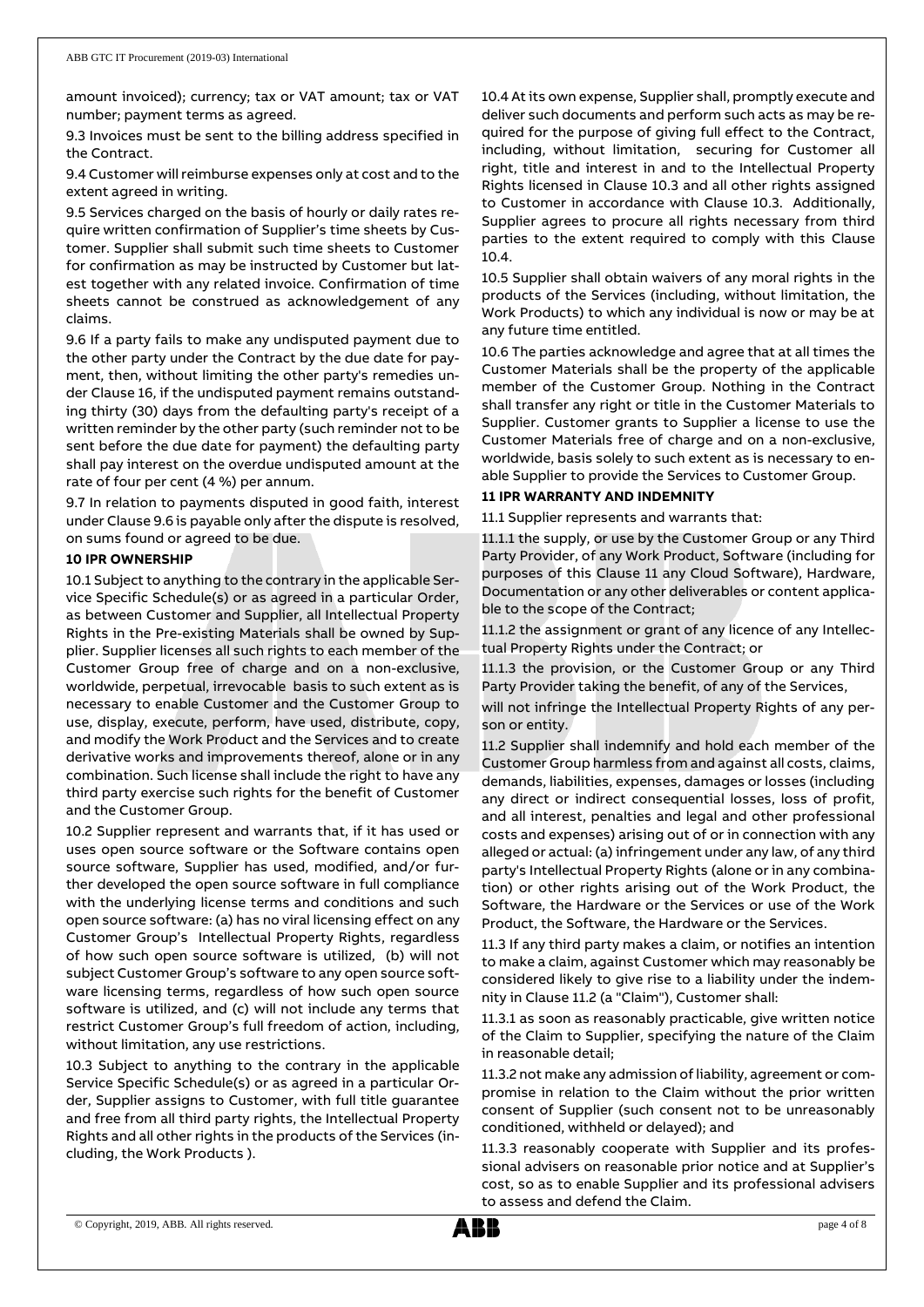11.4 Supplier shall not have any liability for any claim of infringement of Intellectual Property Rights if and to the extent the claim arises due to the incorporation of Customer Material into the Software or Work Product or due to Supplier following Customer specific instructions in developing the Work Product against Suppliers professional advise .

11.5 If a Claim is made, Supplier may, at no cost to Customer and without prejudice to Supplier's obligations under Clause 11.2:

11.5.1 procure for the Customer Group the right to continue to use the infringing Software, Hardware, Work Product or other material, or continue to take the benefit of any Services, that are affected by the Claim in accordance with the terms of the Contract; or

11.5.2 modify or replace the infringing Software, Hardware, Work Product or other material or re-perform the applicable Services so that it becomes non-infringing (provided that the modified or replaced Software, Hardware, Work Product or other material, or the re-performed Services, provide the same performance and functionality and do not adversely affect the use of the Services, Software, Hardware, Work Product or other material).

11.6 If Supplier is not able to rectify the infringing situation in accordance with Clause 11.5 within reasonable time, Customer shall be entitled to terminate the Contract for cause and with no liability to Supplier with immediate effect.

## **12 CONFIDENTIALITY and DATA SECURITY**

12.1 Each party agrees that it shall not at any time disclose to any person technical or commercial knowhow, specifications, inventions, processes or initiatives or any other information or data which are of a confidential nature and have been disclosed to such party (**"Recipient"**) by the other party (**"Discloser"**) or its agent and any other confidential information concerning Discloser's business or its products which Recipient may obtain, except as permitted by Clause 12.3. The parties agree that, where Customer is Discloser, all Customer Materials and all information concerning any member of the Customer Group's business or products shall be confidential information.

12.2 Confidential information does not include any particular information that Recipient can reasonably demonstrate:

12.2.1 was in the possession of, or was rightfully known by, Recipient without an obligation to maintain its confidentiality prior to receipt from Discloser;

12.2.2 was or has become generally available to the public other than as a result of disclosure by Recipient or its agents; or

12.2.3 was independently developed by the Recipient without use of or reference to any confidential information of the Discloser.

12.3 The Recipient may disclose the Discloser's confidential information:

12.3.1 to such of its employees, agents or sub-contractors as need to know the same for the purpose of exercising its rights or carrying out its obligations in connection with the Contract. Recipient shall ensure that such employees, agents or sub-contractors comply with this Clause 12; and

12.3.2 as may be required by law, a court of competent jurisdiction or any governmental or regulatory authority, provided that Recipient takes reasonable efforts to limit such disclosure and to obtain confidential treatment or a protective order, notifies Discloser (where legally permissible to do so) reasonably in advance to enable it to participate in such effort.

12.4 Recipient shall not use Discloser's confidential information for any purpose other than to exercise its rights and perform its obligations under or in connection with the Contract.

12.5 Recipient agrees to apply reasonable safeguards against the unauthorized disclosure of Discloser's confidential information in accordance with good industry practice, or in the same manner and to the same degree that it protects its own confidential and proprietary information – whichever standard is higher.

12.6 Upon Customer's reasonable request, Supplier shall procure that Supplier and/or individual's of Supplier's Team execute and provide to Customer any additional documents or agreements related to the handling of confidential information.

### 12.7 Supplier shall

12.7.1 take all necessary steps to ensure that Customer Material, data and information which comes into its possession or control in the course of providing the Services is protected and in particular Supplier shall not: (i) use Customer Material, data or information for any other purposes than to exercise its rights and perform its obligations under or in connection with the Contract; (ii) reproduce Customer Material, data or information in whole or in part in any form except as may be required by the Contract, or (iii) disclose Customer Material, data or information to any third party or persons not authorized by Customer to receive it, except with the prior written consent of Customer;

12.7.2 comply with, and ensure that Supplier's Team comply with, any security procedure, policy and/or standard provided to Supplier by any member of the Customer Group from time to time or as otherwise set out in the Order; and

12.7.3 notify Customer promptly of any security incidents or threats relating to the Services and/or Customer Material, data or information.

## **13 DATA PROTECTION**

13.1. If Customer discloses Personal Data to Supplier, Supplier shall comply with all applicable data protection laws and regulations.

13.2 Supplier shall apply appropriate physical, technical and organizational measures to ensure a level of security of Personal Data appropriate to the respective risk and the ability to ensure the ongoing confidentiality, integrity, availability and resilience of processing systems and services.

13.3 Supplier agrees that it will not withhold or delay its consent to any changes to this Clause 13 which in Customer's or its Affiliates reasonable opinion are required to be made in order to comply with applicable data protection laws and regulations and/or with guidelines and advice from any competent supervisory authority and agrees to implement any such changes at no additional cost to Customer.

13.4 Supplier acknowledges that the processing of Personal Data in accordance with this Contract may require the conclusion of additional data processing or data protection agreements with Customer or its Affiliates. To the extent such additional agreements are not initially concluded as part of the Contract, the Supplier its relevant Affiliates or

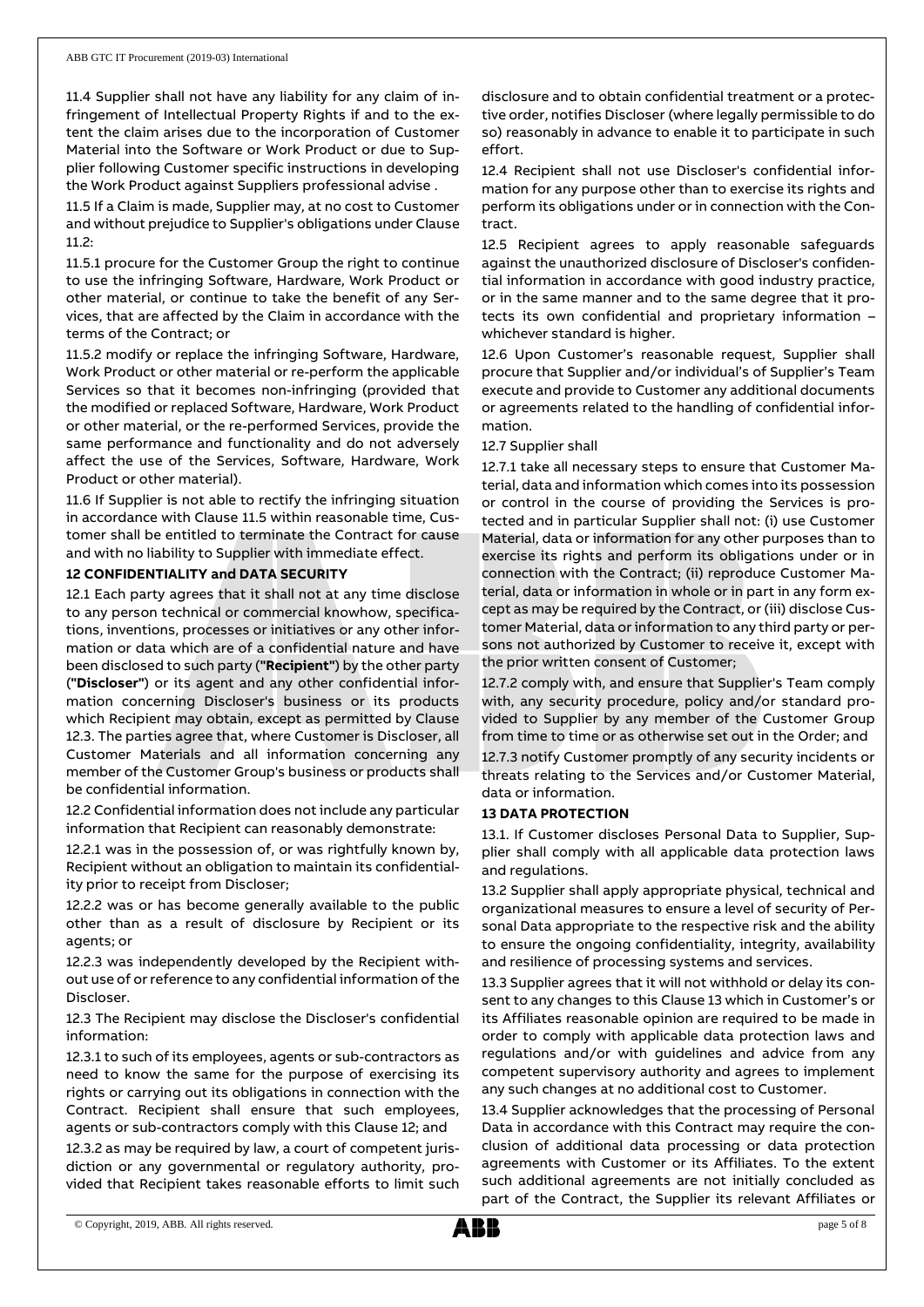subcontractors shall, upon Customer's request promptly enter into any such agreement(s) as designated by Customer and as required by mandatory law or a competent data protection or other competent authority.

## **14 INSURANCE**

14.1 Supplier shall maintain in force, with a reputable and financially sound insurance company, a public general liability insurance policy in the amount of not less than five million US dollar (5,000,000USD) per event and ten million US dollar (10,000,000 USD) per year and a professional indemnity insurance policy in the amount of not less than five million US dollar (5,000,000USD) per occurrence and fifteen million US dollar (15,000,000USD) per year, covering the liability arising out of the Contract and the related Services including Intellectual Property Rights infringement, computer virus, confidentiality and data protection. Such insurance policies shall remain in effect throughout the term of the Contract and for a period of two (2) years after termination or expiration.

14.2 Supplier shall, on Customer's request, produce both the insurance certificates giving details of cover and the receipt for the current year's premium.

14.3 Nothing contained in this Clause 14 shall relieve Supplier from its liability. The insured amount cannot be considered nor construed as limitation of liability.

### **15 LIABILITY**

15.1 Subject to Clause 15.2 and excluding any liability under Clause 15.3, the total liability of each party in respect of any losses incurred by the other party or any of its Affiliates under or in relation to the Contract, including liability for breach of contract, misrepresentation (whether tortious or statutory), tort (including negligence) and breach of statutory duty, will not exceed the greater of:

15.1.1 five hundred thousand US dollar (500,000 USD); or

15.1.2 (i) a sum equal to the Charges agreed under the respective Contract, or (ii) if recurring Charges apply, twenty four (24) times the average monthly Charges paid or payable by Customer under the respective Contract prior to the event giving rise to the liability.

15.2 Nothing in the Contract shall operate so as to exclude or limit the liability of either party to the other for:

15.2.1 death or personal injury arising out of negligence;

15.2.2 breach of Clauses 12 (Confidentiality) or 13 (Data Protection);

15.2.3 gross negligence, wilful misconduct or fraudulent misrepresentation;

15.2.4 an indemnification obligations pursuant to Clauses 11 (IPR Indemnity) or 17.6 (Compliance with Laws, Integrity); or 15.2.5 for any other liability which cannot be excluded or lim-

ited by law. 15.3 Subject to Clause 15.2, under no circumstances shall either party be liable to the other for any of the following types of loss or damages arising under or in relation to the Contract (whether arising for breach of contract, misrepresentation (whether tortious or statutory), tort (including negligence), breach of statutory duty or otherwise):

15.3.1 any indirect or consequential loss or damage; or

15.3.2 any loss of profits, business, contracts, goodwill, or revenue,

even if that party was aware of the possibility that such loss or damage might be incurred by the other.

15.4 Nothing in the Contract shall operate as to exclude any conditions implied by applicable law.

## **16 TERMINATION**

16.1 Except as otherwise provided in the Order, Customer may terminate the Contract for convenience in whole or in part by giving Supplier thirty (30) days written notice. In such event Customer shall pay to Supplier the value of the delivered but unpaid Software, Hardware or Services, as applicable. No further compensation will be due to Supplier.

16.2 Either party may terminate the Contract for cause and with no liability to the other party with immediate effect by giving written notice to the other party if:

16.2.1 the other party commits a material breach of the respective Contract which (in the case of a breach capable of remedy) it does not remedy within thirty (30) calendar days of receiving written notice of the breach; or

16.2.2 the other party takes any step or action in connection with its entering administration, liquidation or any arrangement with its creditors (other than in relation to a solvent restructuring), being wound up (unless for the purpose of a solvent restructuring), having a receiver appointed to any of its assets or ceasing to carry on business or, if the step or action is taken in another jurisdiction, in connection with any analogous procedure in the relevant jurisdiction.

16.3 In addition, Customer shall have the right to terminate the Contract for cause and with no liability to the other party with immediate effect if Supplier or its parent company(ies) undergoes a Change of Control to a competitor of any member of the Customer Group.

16.4 The termination of the Contract, however arising, will be without prejudice to the rights and duties of either party accrued prior to termination.

16.5 Upon termination of the Contract Supplier shall immediately safely return to Customer all property and information of Customer then in Supplier's possession or under its control.

16.6 Following termination of the Contract the Clauses which expressly or by implication survive termination shall continue in full force and effect.

## **17 COMPLIANCE WITH LAWS, INTEGRITY**

17.1 Supplier shall provide the Services, Software, Hardware and Work Products, as applicable, in compliance with all relevant laws, regulations and applicable codes of practice.

17.2 Supplier represents, warrants and undertakes that it is and will remain fully compliant with all applicable trade and customs laws, regulations, instructions, and policies, including satisfying all necessary clearance requirements, proofs of origin, export and import licenses and exemptions from, and making all proper filings with appropriate governmental bodies and/or disclosures relating to the subject matter of the Contract. If any of the Services, Software, Hardware and/or Work Product, as applicable, are or will be subject to export restrictions, it is Supplier's responsibility to promptly inform Customer in writing of the particulars of such restrictions. Customer will comply with the restrictions to the extent it has been informed by Supplier.

17.3 Both parties warrant that each will not, directly or indirectly, and that each has no knowledge that other persons will, directly or indirectly, make any payment, gift or other commitment to its customers, to government officials or to agents, directors and employees of each party, or any other

© Copyright, 2019, ABB. All rights reserved. page 6 of 8

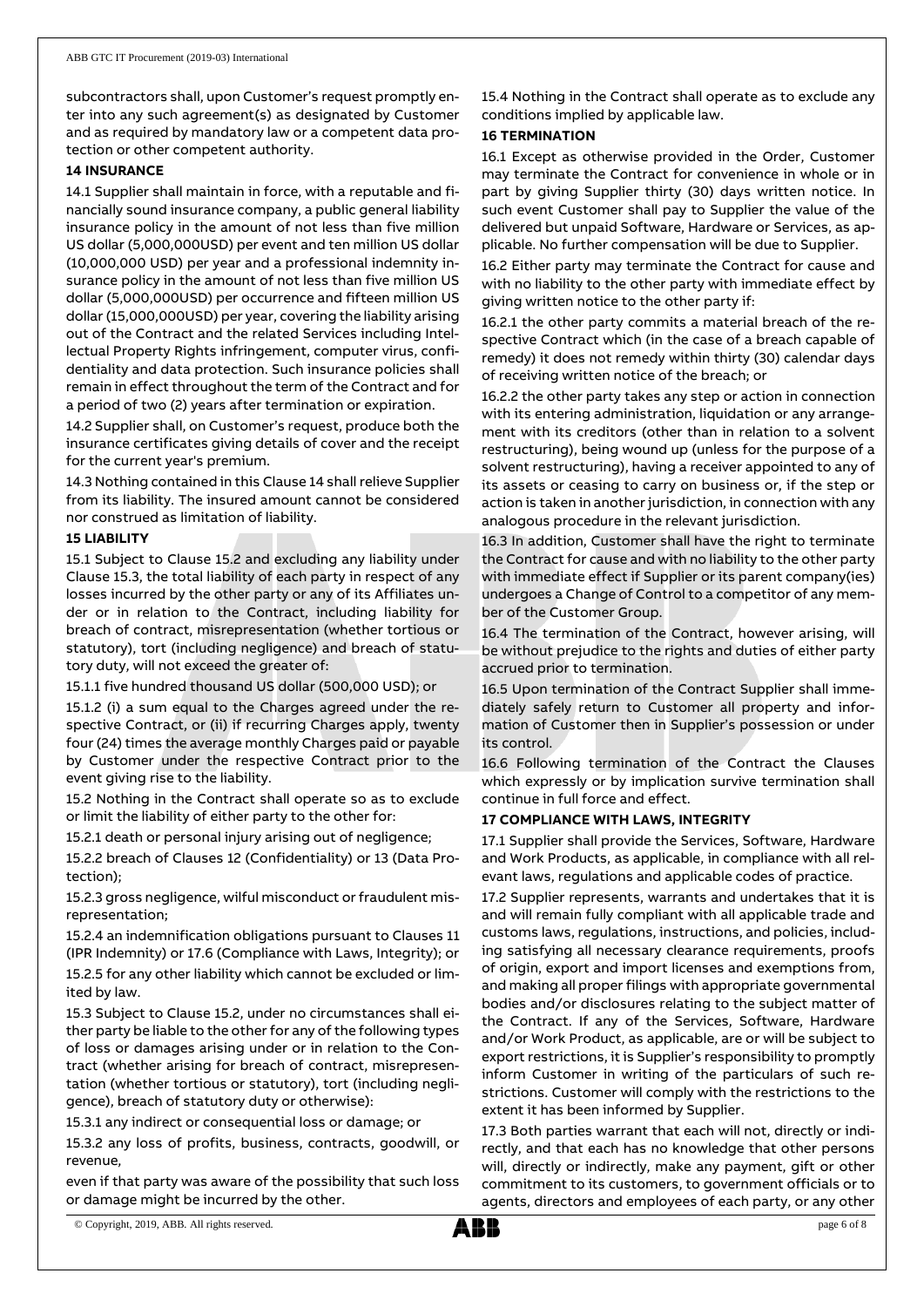party in a manner contrary to applicable laws (including the U. S. Foreign Corrupt Practices Act 1977, the UK Bribery Act 2010 and, where applicable, legislation enacted by member states and signatories implementing the OECD Convention Combating Bribery of Foreign Officials), and shall comply with all relevant laws, regulations, ordinances and rules regarding bribery and corruption. Nothing in the Contract will render either party liable to reimburse the other for any such consideration given or promised.

17.4 Supplier herewith acknowledges and confirms that Supplier has received a copy of Customer's Code of Conduct and Customer's Supplier Code of Conduct or has been provided information on how to access both Customer Codes of Conduct online under www.abb.com/Integrity. Supplier agrees to perform its contractual obligations in accordance with both ABB Codes of Conduct.

17.5 Customer has established reporting channels where Supplier and its employees may report suspected violations of applicable laws, policies or standards of conduct through the web portal www.abb.com/Integrity – Reporting Channels; the contact details are specified on this Web portal.

17.6 Any violation of an obligation contained in this Clause 17 is a material breach of the Contract and entitles the nonbreaching party to terminate the Contract with immediate effect and without prejudice to any further rights or remedies available thereunder or at law. Notwithstanding anything to the contrary in the Contract, Supplier shall, without any limitations, indemnify and hold harmless Customer for all liabilities, damages, cost or expenses incurred as a result of any such violation or termination of the Contract, or arising from export restrictions concealed by Supplier.

#### **18 MISCELLANEOUS**

18.1 Assignment and other dealings. Supplier shall not assign, transfer, mortgage, charge, declare a trust over or deal in any other manner with any of its rights and obligations under the Contract. Customer may at any time assign, transfer, mortgage, charge, declare a trust over or deal in any other manner with any or all of its rights under the Contract. 18.2 Subcontracting. Supplier shall be permitted to sub-contract the performance of its obligations under the Contract, provided always that it obtains Customer prior written consent. Supplier will be responsible for any acts and omissions of its sub-contractors as if they were Supplier's acts or omissions.

18.3 Variation. No variation of the Contract shall be effective unless it is in writing and signed by the parties (or their authorised representatives) or unless it is executed in the same form as the Contract.

18.4 Waiver. A waiver of any right or remedy under the Contract or by law is only effective if given in writing and shall not be deemed a waiver of any subsequent breach or default. A failure or delay by a party to exercise any right or remedy provided under the Contract or by law shall not constitute a waiver of that or any other right or remedy, nor shall it prevent or restrict any further exercise of that or any other right or remedy. No single or partial exercise of any right or remedy provided under the Contract or by law shall prevent or restrict the further exercise of that or any other right or remedy.

18.5 Rights and remedies. The rights and remedies provided under the Contract are in addition to, and not exclusive of,

any rights or remedies provided by law or otherwise available to the parties, except as expressly provided otherwise herein.

18.6 Severance. If any provision or part-provision of the Contract is or becomes invalid, illegal or unenforceable, it shall be deemed modified to the minimum extent necessary to make it valid, legal and enforceable. If such modification is not possible, the relevant provision or part-provision shall be deemed deleted and the Contract will be given effect as if such provision or part-provision had been replaced by a term with a similar economic effect. Any modification to or deletion of a provision or part-provision under this Clause shall not affect the validity and enforceability of the rest of this Contract.

18.7 Entire agreement. The Contract constitutes the entire agreement between the parties and replaces any prior agreement between them in relation to its subject matter.

18.8 No partnership or agency. Nothing in the Contract is intended to, or shall be deemed to, establish any partnership or joint venture between any of the parties, constitute any party the agent of another party, or authorise any party to make or enter into any commitments for or on behalf of any other party.

### 18.9 Third party rights.

18.9.1 Supplier agrees that the Services, Software, Hardware and Work Products, as applicable, may be used and received by each member of the Customer Group subject to the terms of the Contract. The parties specifically acknowledge and agree that it is their intention that each member of the Customer Group shall be entitled: (i) to the benefits of the Contract as if it were party to it; and (ii) to use any of the Services, Software, Hardware and Work Products, as applicable; provided that any Customer obligations set out in the Contract are obligations of Customer, not of any other member of the Customer Group.

18.9.2 The parties acknowledge and agree that: (i) except as specifically provided in the Contract, no one other than a party to the Contract, their successors and permitted assignees, shall have any right to enforce any of its terms; and (ii) any liabilities, losses, damages, costs and expenses incurred by any other members of the Customer Group under or in connection with the Contract shall be deemed to have been suffered by Customer (and shall be recoverable by Customer from Supplier in accordance with the terms of the Contract as if they had been suffered by Customer).

18.9.3 Should a member of the Customer Group cease to have such status due to a divestiture, such entity shall be deemed a member of the Customer Group for purposes of using and receiving Services, Software, Hardware and Work Products, as applicable, for a transition period of six (6) months or such other period agreed by the parties.

18.10 Notices. Any notice must be given duly signed and delivered by hand, registered mail, courier, or (provided that the parties have agreed that notices may be sent by fax or by email) by fax or by e-mail to the address of the relevant party as stated in the Contract or to such other address as such party may have notified in writing. E-mail and fax require written confirmation of the receiving party. Supplier's reply, correspondence, information or documentation related to the Contract must be provided in the language used in the Contract. This Clause does not apply to the service of any proceedings or any documents in any legal action or,